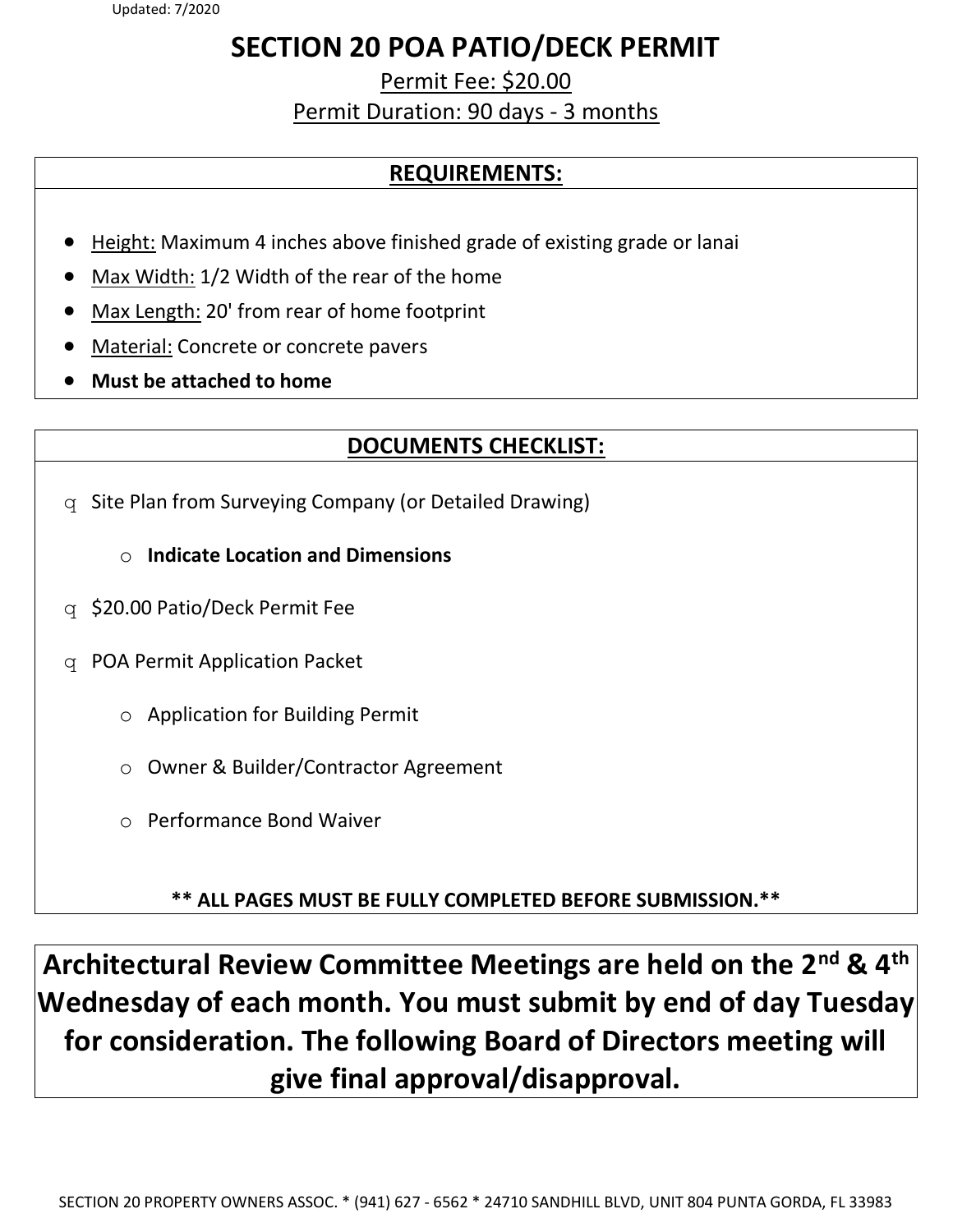|                                                            |                                                                                                                                                                                                                                                                                                                                                                                                         | Phone: (941) 627-6562                               | Deep Creek - Section 20 Property Owners Association                                                                                                                                                                                                                                                                                                                                                                                                                                                                                                                                                                                                                            | Punta Gorda, FL 33983<br>Fax: (941) 627-0425 | 24710 Sandhill Boulevard, Unit 804 | Email: poa@deepcreekfl.com |         |                |  |
|------------------------------------------------------------|---------------------------------------------------------------------------------------------------------------------------------------------------------------------------------------------------------------------------------------------------------------------------------------------------------------------------------------------------------------------------------------------------------|-----------------------------------------------------|--------------------------------------------------------------------------------------------------------------------------------------------------------------------------------------------------------------------------------------------------------------------------------------------------------------------------------------------------------------------------------------------------------------------------------------------------------------------------------------------------------------------------------------------------------------------------------------------------------------------------------------------------------------------------------|----------------------------------------------|------------------------------------|----------------------------|---------|----------------|--|
|                                                            |                                                                                                                                                                                                                                                                                                                                                                                                         |                                                     | APPLICATION FOR BUILDING PERMIT (CIRCLE ALL APPLICABLE)                                                                                                                                                                                                                                                                                                                                                                                                                                                                                                                                                                                                                        |                                              |                                    |                            |         |                |  |
| <b>HOUSE</b>                                               | <b>ENCLOSURE</b>                                                                                                                                                                                                                                                                                                                                                                                        | <b>CONCRETE</b><br><b>PAVERS</b><br><b>FLATWORK</b> | <b>POOL</b><br>AND/OR<br>POOL CAGE                                                                                                                                                                                                                                                                                                                                                                                                                                                                                                                                                                                                                                             | LANAI                                        | <b>WATER WELL</b>                  | PLAYGROUND                 | ANTENNA | <b>ARBOR</b>   |  |
|                                                            | <b>FENCE</b>                                                                                                                                                                                                                                                                                                                                                                                            |                                                     |                                                                                                                                                                                                                                                                                                                                                                                                                                                                                                                                                                                                                                                                                | PATIO                                        | KENNEL/<br><b>DOGRUN</b>           | <b>EQUIP</b>               | PERGOLA | <b>TRELLIS</b> |  |
| <b>CONTRACTOR/BUILDER'S INFORMATION</b>                    |                                                                                                                                                                                                                                                                                                                                                                                                         |                                                     |                                                                                                                                                                                                                                                                                                                                                                                                                                                                                                                                                                                                                                                                                |                                              |                                    |                            |         |                |  |
| NAME:                                                      |                                                                                                                                                                                                                                                                                                                                                                                                         |                                                     |                                                                                                                                                                                                                                                                                                                                                                                                                                                                                                                                                                                                                                                                                |                                              |                                    |                            |         |                |  |
| ADDRESS:                                                   |                                                                                                                                                                                                                                                                                                                                                                                                         |                                                     |                                                                                                                                                                                                                                                                                                                                                                                                                                                                                                                                                                                                                                                                                |                                              |                                    |                            |         |                |  |
| PHONE #:                                                   |                                                                                                                                                                                                                                                                                                                                                                                                         |                                                     |                                                                                                                                                                                                                                                                                                                                                                                                                                                                                                                                                                                                                                                                                | $FAX#$ :                                     |                                    |                            |         |                |  |
| LICENSE #:                                                 |                                                                                                                                                                                                                                                                                                                                                                                                         |                                                     |                                                                                                                                                                                                                                                                                                                                                                                                                                                                                                                                                                                                                                                                                | DATE:                                        |                                    |                            |         |                |  |
|                                                            |                                                                                                                                                                                                                                                                                                                                                                                                         |                                                     |                                                                                                                                                                                                                                                                                                                                                                                                                                                                                                                                                                                                                                                                                |                                              |                                    |                            |         |                |  |
| <b>OWNER(S) INFORMATION</b>                                |                                                                                                                                                                                                                                                                                                                                                                                                         |                                                     |                                                                                                                                                                                                                                                                                                                                                                                                                                                                                                                                                                                                                                                                                |                                              |                                    |                            |         |                |  |
| NAME:                                                      |                                                                                                                                                                                                                                                                                                                                                                                                         |                                                     |                                                                                                                                                                                                                                                                                                                                                                                                                                                                                                                                                                                                                                                                                |                                              |                                    |                            |         |                |  |
| SIGNATURE:                                                 |                                                                                                                                                                                                                                                                                                                                                                                                         |                                                     |                                                                                                                                                                                                                                                                                                                                                                                                                                                                                                                                                                                                                                                                                | DATE:                                        |                                    |                            |         |                |  |
| NAME:                                                      |                                                                                                                                                                                                                                                                                                                                                                                                         |                                                     |                                                                                                                                                                                                                                                                                                                                                                                                                                                                                                                                                                                                                                                                                |                                              |                                    |                            |         |                |  |
| SIGNATURE:                                                 |                                                                                                                                                                                                                                                                                                                                                                                                         |                                                     |                                                                                                                                                                                                                                                                                                                                                                                                                                                                                                                                                                                                                                                                                | DATE:                                        |                                    |                            |         |                |  |
| <b>MAILING ADDRESS:</b>                                    |                                                                                                                                                                                                                                                                                                                                                                                                         |                                                     |                                                                                                                                                                                                                                                                                                                                                                                                                                                                                                                                                                                                                                                                                |                                              |                                    |                            |         |                |  |
|                                                            |                                                                                                                                                                                                                                                                                                                                                                                                         |                                                     |                                                                                                                                                                                                                                                                                                                                                                                                                                                                                                                                                                                                                                                                                |                                              |                                    |                            |         |                |  |
| PHONE #:                                                   |                                                                                                                                                                                                                                                                                                                                                                                                         |                                                     |                                                                                                                                                                                                                                                                                                                                                                                                                                                                                                                                                                                                                                                                                |                                              | <b>ADDITIONAL PHONE #:</b>         |                            |         |                |  |
| <b>INITIAL</b>                                             | SPECIAL NOTE - COUNTY APPROVALS: Many structural changes require county permits. It is the homeowner's responsibility to<br>obtain all county approvals and permits. Charlotte County authorities should be contacted prior to beginning any work in order to verify<br>what procedures must be followed and to obtain required permit(s). County approval does not preclude the need for ARC approval. |                                                     |                                                                                                                                                                                                                                                                                                                                                                                                                                                                                                                                                                                                                                                                                |                                              |                                    |                            |         |                |  |
| INITIAL                                                    |                                                                                                                                                                                                                                                                                                                                                                                                         |                                                     | DISCLAIMER: These plans have been reviewed for the limited purpose of determining aesthetic compatibility of the plans<br>within the community. These plans are approved on a limited basis. No review has been made with respect to functionality, safety, and<br>compliance with governmental regulations or otherwise and any party with respect to such matters should make no reliance on this approval.<br>The approving authority expressly disclaims liablity of any kind with respect to these plans, the review hereof, or any structures built pursuant<br>hereto, including, but not limited to, liablity for negligence or breach of express or implied warranty. |                                              |                                    |                            |         |                |  |
|                                                            |                                                                                                                                                                                                                                                                                                                                                                                                         |                                                     |                                                                                                                                                                                                                                                                                                                                                                                                                                                                                                                                                                                                                                                                                | <b>OFFICE USE ONLY</b>                       |                                    |                            |         |                |  |
| <b>ITEM</b>                                                |                                                                                                                                                                                                                                                                                                                                                                                                         |                                                     |                                                                                                                                                                                                                                                                                                                                                                                                                                                                                                                                                                                                                                                                                | <b>ITEM</b>                                  |                                    |                            |         |                |  |
| FRONT SET-BACK (25' MIN)                                   |                                                                                                                                                                                                                                                                                                                                                                                                         |                                                     |                                                                                                                                                                                                                                                                                                                                                                                                                                                                                                                                                                                                                                                                                | PAINT COLOR/SCHEME                           |                                    |                            |         |                |  |
| REAR SET-BACK (15' MIN)                                    |                                                                                                                                                                                                                                                                                                                                                                                                         |                                                     | SITE PLAN                                                                                                                                                                                                                                                                                                                                                                                                                                                                                                                                                                                                                                                                      |                                              |                                    |                            |         |                |  |
| RIGHT SIDE SET-BACK (7'-6":MIN)                            |                                                                                                                                                                                                                                                                                                                                                                                                         |                                                     |                                                                                                                                                                                                                                                                                                                                                                                                                                                                                                                                                                                                                                                                                | LANDSCAPE PLAN                               |                                    |                            |         |                |  |
| LEFT SIDE SET-BACK (7'-6":MIN)                             |                                                                                                                                                                                                                                                                                                                                                                                                         |                                                     |                                                                                                                                                                                                                                                                                                                                                                                                                                                                                                                                                                                                                                                                                | CONTRACTOR/BUILDER AGREEMENT                 |                                    |                            |         |                |  |
| LIVING AREA (UNDER AIR)                                    |                                                                                                                                                                                                                                                                                                                                                                                                         |                                                     | PERMIT FEE                                                                                                                                                                                                                                                                                                                                                                                                                                                                                                                                                                                                                                                                     |                                              |                                    |                            |         |                |  |
| CONSTRUCTION DWGS/DOCUMENTS<br>PERMIT ISSUED<br><b>YES</b> |                                                                                                                                                                                                                                                                                                                                                                                                         |                                                     | <b>NO</b>                                                                                                                                                                                                                                                                                                                                                                                                                                                                                                                                                                                                                                                                      | <b>BLOCK-LOT</b><br>DATE:                    |                                    |                            |         |                |  |
| AUTHORIZED ARCHITECTURAL COMMITTEE REP.:                   |                                                                                                                                                                                                                                                                                                                                                                                                         |                                                     |                                                                                                                                                                                                                                                                                                                                                                                                                                                                                                                                                                                                                                                                                |                                              |                                    |                            |         |                |  |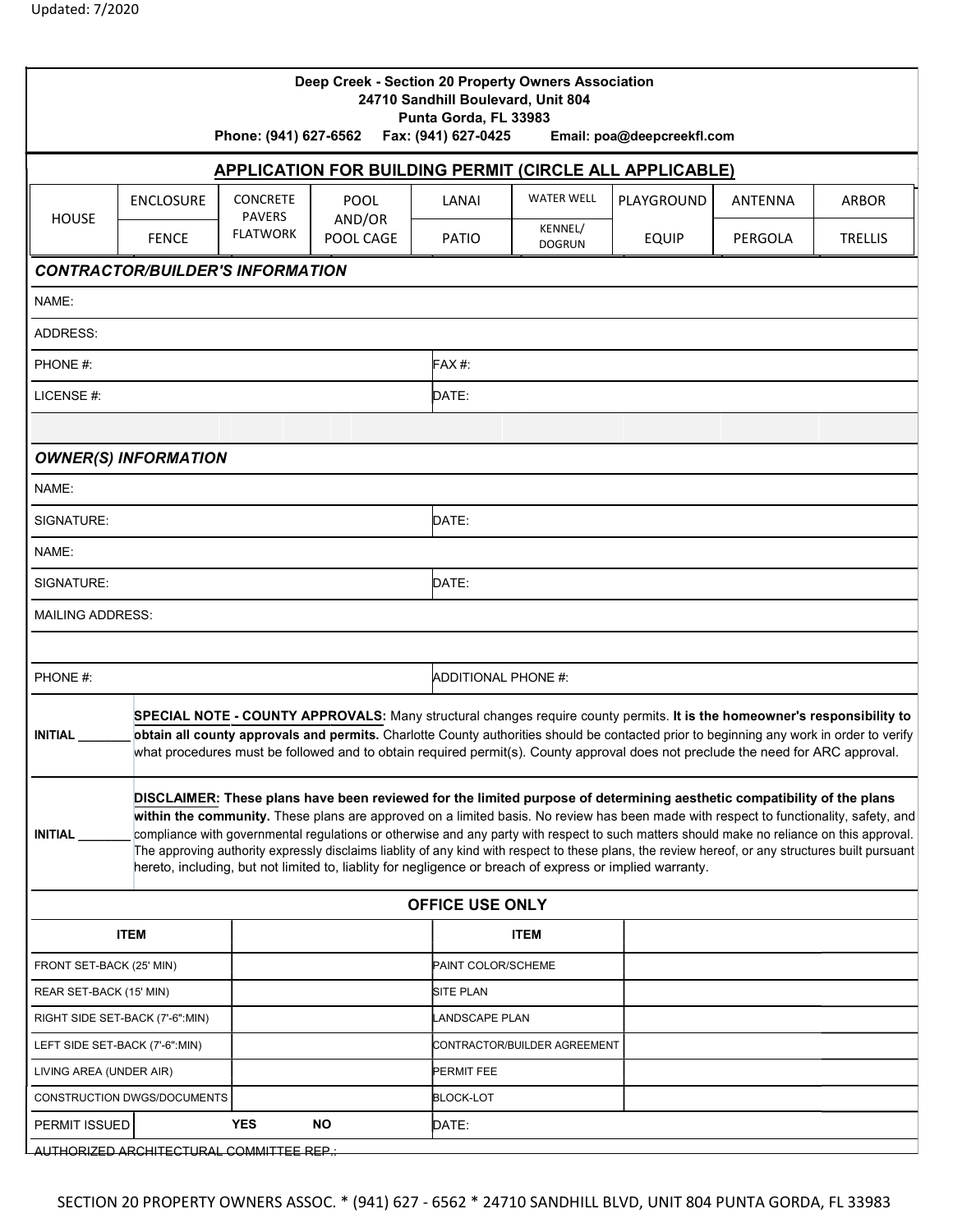#### Section 20 Property Owner's Association

24710 Sandhill Boulevard, Unit 804, Punta Gorda, Fl. 33983 Phone: (941) 627-6562 Fax: (941) 627-0425, email: poa@deepcreekfl.com

### OWNER & CONTRACTOR/BUILDER'S AGREEMENT

Project Location: Street Address Block Block Lot

- 1) Any and all excess fill will be removed from the building site.
- 2) Dumping of fill or other material on right-of-ways, greenbelts, common areas or private property is prohibited.
- 3) A clean, safe work area shall be maintained for the duration of the project and any incidental damage to or debris upon surrounding right-of-ways, greenbelts, common areas or private property shall be the responsibility of the permit holder to clean, remove, repair or restore immediately. When we are under a **Named Storm Watch**, all construction material and debris must be secured.
- 4) All vehicles of any type are prohibited from traversing right-of-ways, greenbelts, common areas or private property in any way. (Any exception requires prior approval by grantor)
- 5) This permit is good for 90-days (3 months) from date of issue. The Section 20 permit shall be posted in the permit box along with all other pertinent documentation.
- 6) I agree to pay any applicable permit fees and submit the following: Site Plan and if applicable (1) Set Blue Prints; Landscaping Plan showing plantings; and Color Scheme w/Paint Chips.
- 7) I have been given access to and have read the Deed Restrictions and agree to all of the Deed Restrictions as well as the above requirements.
- 8) If you build in a Utility or Drainage Easement, you, at your expense, will be responsible for removing and/or replacing any construction in the event that work must be completed on your property.

 $\_$  , and the contribution of the contribution of  $\_$  . The contribution of  $\_$  ,  $\_$  ,  $\_$  ,  $\_$  ,  $\_$  ,  $\_$  ,  $\_$  ,  $\_$  ,  $\_$  ,  $\_$  ,  $\_$  ,  $\_$  ,  $\_$  ,  $\_$  ,  $\_$  ,  $\_$  ,  $\_$  ,  $\_$  ,  $\_$  ,  $\_$  ,  $\_$  ,  $\_$  ,  $\_$  ,  $\_$  , Owner Name Contractor/Builder Company Name \_\_\_\_\_\_\_\_\_\_\_\_\_\_\_\_\_\_\_\_\_\_\_\_\_\_\_\_\_\_\_\_\_\_\_ \_\_\_\_\_\_\_\_\_\_\_\_\_\_\_\_\_\_\_\_\_\_\_\_\_\_\_\_\_\_\_\_\_\_\_

Owner Signature Contractor/Builder Name

Date Contractor/Builder Signature

 $\overline{\phantom{a}}$  , where  $\overline{\phantom{a}}$ Date